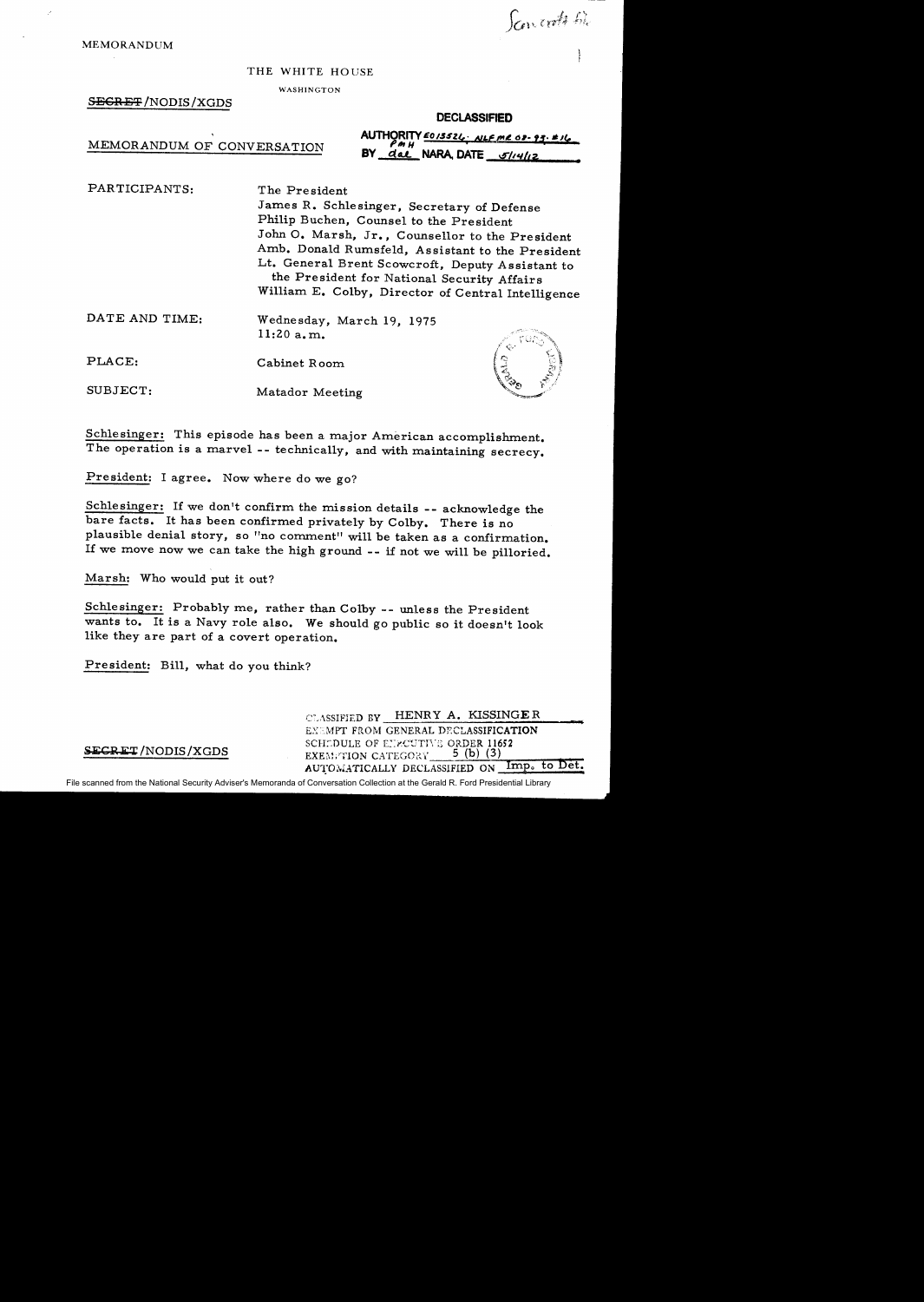# SECRET/NODIS/XGDS -2-

Colby: I go back to the U-2. I think we should not put the Soviet Union under such pressure to respond.

President: CBS reported from Moscow there was no official comment but that they were aware.



**SEGRET / NODIS/ XG DS**